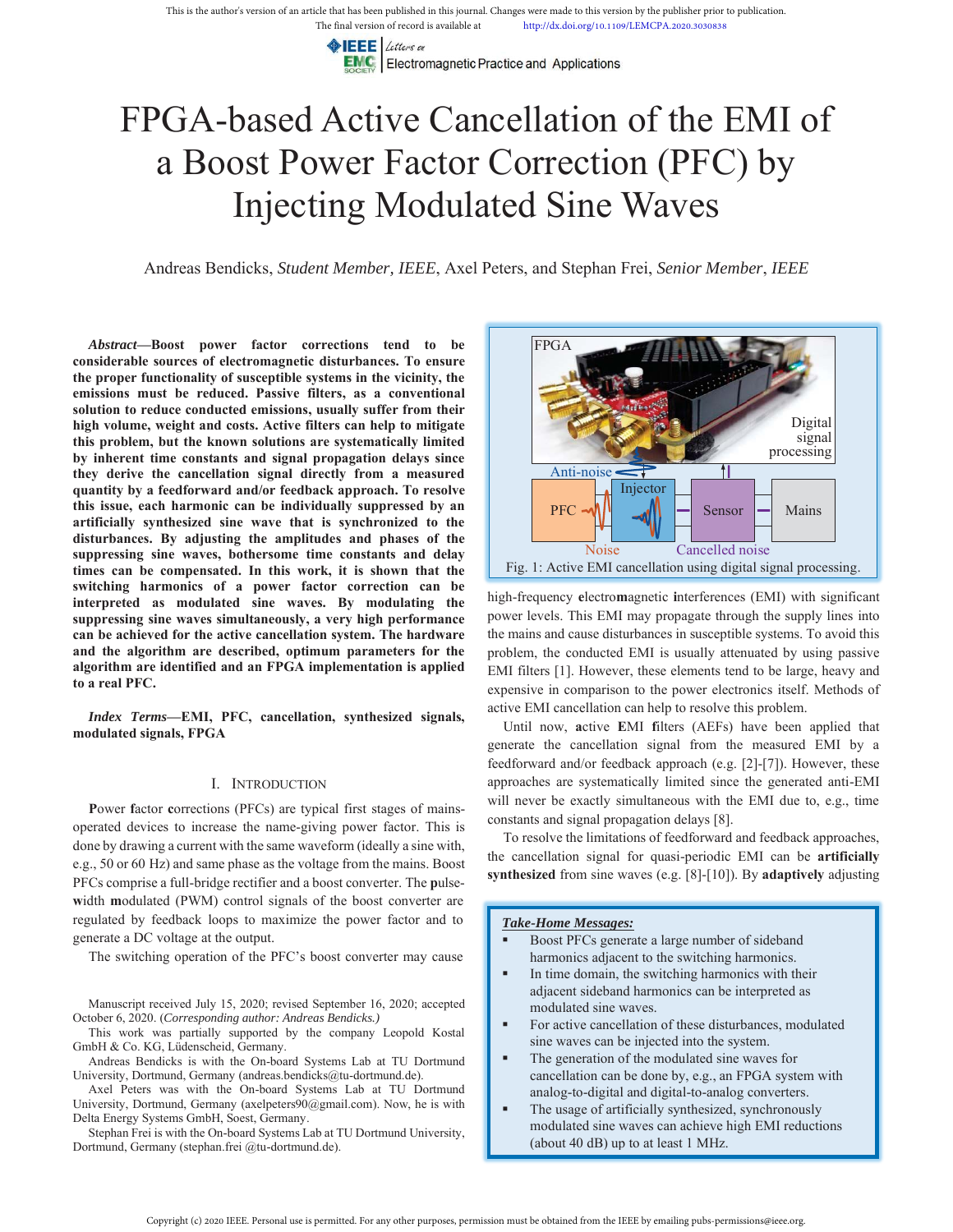The final version of record is available at http://dx.doi.org/10.1109/LEMCPA.2020.3030838

 $\triangleright$  **IEEE** Letters or

**EMC** Electromagnetic Practice and Applications

the amplitudes and phases of each sine wave, the influence of time constants and delay times can be compensated. This adjustment can be done by appropriate **optimizers** that observe the residual EMI (superposition of EMI and anti-EMI). In this work, a specialized optimization and synthesis method is proposed that can be applied to the typical EMI of a boost PFC.

At first, the topology and characteristic emissions of a boost PFC are discussed. Afterward, a digital active EMI cancellation system is proposed (Fig. 1). The topology is described, and the algorithm is discussed. Optimum parameters for the algorithm are found by a systematic investigation. This cancellation system is applied to a PFC evaluation board. The results are presented and briefly discussed. The work is closed by a conclusion.

# II. TOPOLOGY AND EMI OF A BOOST PFC

In this section, the topology of the considered PFC is presented. Furthermore, the EMI resulting from the PWM switching of the boost converter is discussed.

## *A. Topology*

The topology of the considered PFC is depicted in Fig. 2. The fullbridge rectifier generates a pulsating DC voltage  $|v_{\text{main}}(t)|$  from the mains voltage  $v_{\text{main}}(t)$ . The duty cycle of the boost converter is controlled by feedback loops (not depicted here) in such manner that the output voltage  $V_{\text{output}}$  is constant at the desired voltage level and that the current  $i_{\text{main}}(t)$  follows the mains voltage  $v_{\text{main}}(t)$  without phase shift.



Fig. 2: Topology of the considered boost PFC.

## *B. EMI Resulting from the PWM*

A typical PWM signal of the switching node's voltage  $v_{\text{PWM}}(t)$  is depicted in Fig. 3 (top plot). For better visibility, the switching frequency is chosen to be much lower than usual in this depiction. The duty cycle is varied over time by the above-mentioned control loops. The resulting spectrum can be found in Fig. 4. The fundamental harmonic at the switching frequency  $f_{\text{PWM}}$  and its overtones at  $2f_{\text{PWM}}$ and  $3f_{\text{PWM}}$  can be clearly distinguished. The modulation of the duty cycle results in a large number of sideband harmonics [11]. Since the spacing between these sideband harmonics predominantly corresponds to the rectified mains frequency (e.g. 100 or 120 Hz), they are not visible with usual measurement bandwidths (e.g. 9 kHz). The switching harmonics with their adjacent sideband harmonics are brought back into time domain and depicted in Fig. 3 (lower three plots). In this representation, it is visible that the PWM signal consists of modulated sine waves. So, the resulting EMI may also be suppressed by the injection of synchronously modulated sine waves.

# III. DIGITAL CANCELLATION SIGNAL SYNTHESIS

In this section, a digital cancellation system is proposed that can



Fig. 3: Typical PWM signal of the considered PFC, modulated switching harmonics.





generate the modulated sine waves for the cancellation of the modulated switching harmonics. At first, the topology and the hardware are presented. Afterward, the used algorithm is summarized. The parametrization of the algorithm is systematically investigated for the given application.

## *A. Hardware for Cancellation Signal Generation*

The topology of the PFC with the active EMI cancellation system can be found in Fig. 5. The PFC is the EMI source, and the mains is the EMI victim. The high-frequency (residual) EMI at the mains is passed by an analog coupling circuit (sensor) to the cancellation system's analog-to-digital converter. The sensor rejects the operating currents and voltages of the power electronic system that could otherwise destroy the cancellation hardware. The measured signal is digitized by the analog-to-digital converter and passed to a digital optimizer. The optimizer aims at a minimization of the residual EMI by adjusting the parameters for the synthesis of the cancellation signal. The cancellation signal is generated from the found parameters by a digital synthesizer, digital-to-analog converted and passed through an analog coupling circuit (injector) into the power lines. The injector rejects the operating currents and voltages of the power electronic system as well. The injected signal should flow to the sensor and the mains. Depending on the injecting circuit and the impedances, the signal may be diverted into the PFC. To correct the impedance ratios,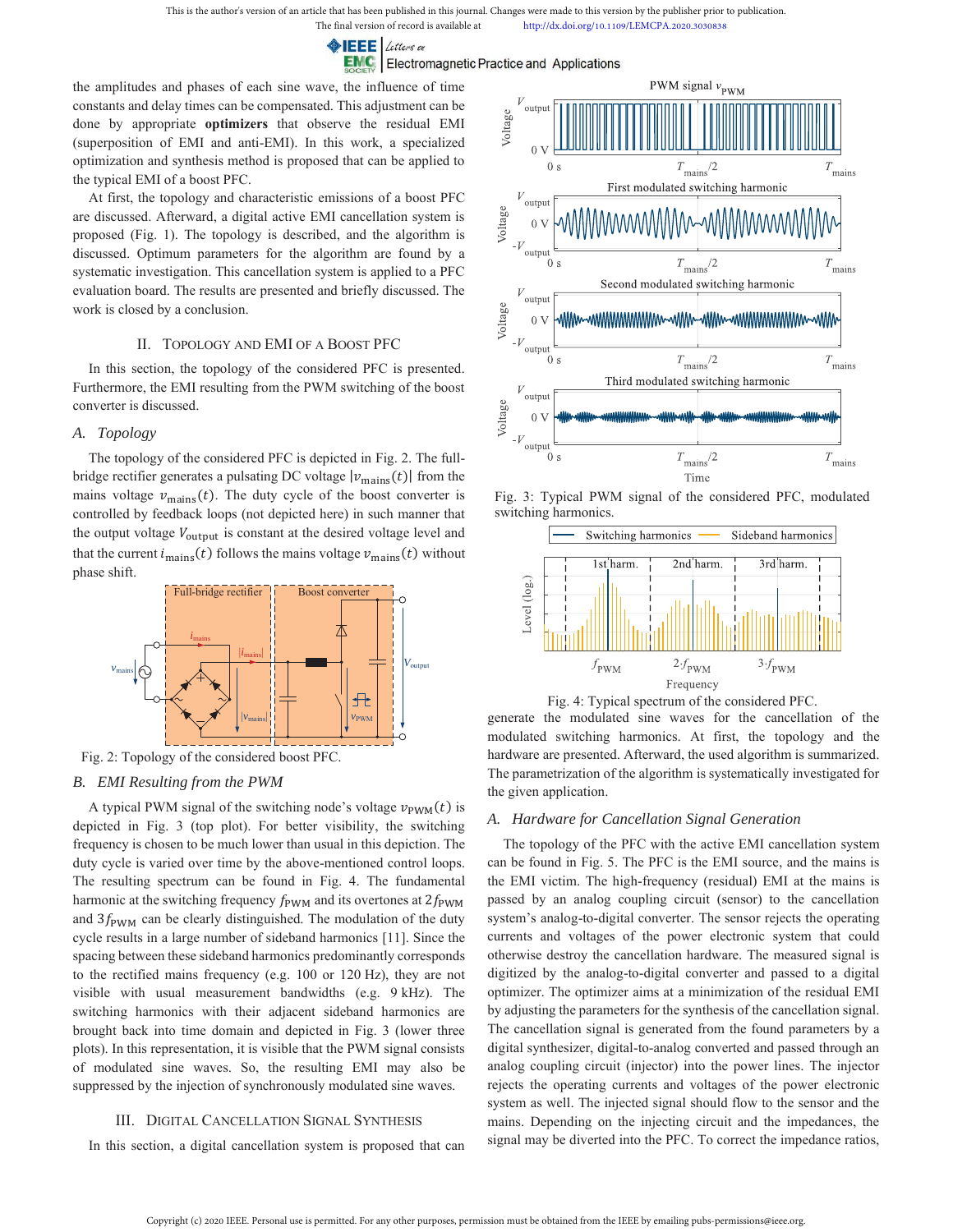**EEE** Letters on

**EMC** Electromagnetic Practice and Applications

a decoupling circuit can be applied [8]. The PFC and synthesizer are synchronized by appropriate means: The synthesizer may be synchronized to the PFC by, e.g., the control signals of the PFC's boost converter. However, the synthesizer may also provide the clock for the PFC's boost converter to achieve the required synchronicity.



Fig. 5: Topology of the PFC and active EMI cancellation system.

## *B. Algorithm*

The algorithm applied in this work is the so-called single-frequency adaptive notch filter with delayed LMS (**L**east-**M**ean-**S**quares) algorithm that is already well established in active noise control in acoustics [12]. This algorithm is very effective and relatively easy to implement. The fundamental structure is depicted in Fig. 6.



Fig. 6: Single-frequency adaptive notch filter with delayed LMS algorithm.

To be able to continuously modify the cancelling sine wave for one switching harmonic (and its adjacent sideband harmonics), an orthogonal system of a cosine and sine with the equivalent frequency is generated. These signals are synchronized (frequency- and phaselocked) to the operation of the power electronic system and defined as:

$$
x_0(n) = A \cdot \cos\left(2\pi \frac{k f_{\text{PWM}}}{f_s} \cdot n\right) \tag{1}
$$

and 
$$
x_1(n) = A \cdot \sin\left(2\pi \frac{k f_{\text{PWM}}}{f_s} \cdot n\right)
$$
 (2)

 $A$  is an arbitrary amplitude,  $k$  denotes the number of the considered harmonic,  $f_{\text{PWM}}$  is the switching frequency,  $f_s$  is the sampling rate and  $n$  is the discrete time base. The cosine and sine of the orthogonal system are respectively weighted by the factors  $w_0(n)$  and  $w_1(n)$ , and superposed (Fig. 6). The result is a sine wave with the same frequency, but an arbitrary amplitude and phase. The negative signs at the summation element of Fig. 6 are required for consistency with the existing theory (e.g. [12]).

During operation of the PFC, the factors  $w_0(n)$  and  $w_1(n)$  must be continuously adapted so that the generated sine wave follows the modulated harmonics of the PWM signal. This adaption is done by the delayed LMS algorithm that minimizes the residual EMI in each sample step by using a gradient descent approach. The factors  $w_0(n)$ and  $w_1(n)$  are iteratively adjusted in each sample step by the following update rules:

$$
w_0(n+1) = w_0(n) + \mu \cdot x_0(n-\Delta) \cdot e(n) \tag{3}
$$
  
and 
$$
w_1(n+1) = w_1(n) + \mu \cdot x_1(n-\Delta) \cdot e(n) \tag{4}
$$

In these formulas,  $\mu$  is the step size of the algorithm and  $e(n)$  is the residual EMI measured by the sensor. For the stability of the algorithm, the propagation delay of the cancellation signal must be respected in the update rule by the estimation  $\Delta$  (in samples). This propagation delay consists of the following portions: digital-to-analog conversion, injection, propagation from injector to sensor, sensing, analog-todigital conversion, and digital signal processing. There are many options to find the right value for  $\Delta$ : The simplest way may be to find the value by trial-and-error (done here). However, it is also possible to do, e.g., an online estimation by using an additional notch filter to identify the system's behavior [12]. The actual delay time should be as short as possible so that the algorithm has a shorter dead time and, therefore, a better dynamic behavior.

To suppress multiple switching harmonics with their adjacent sideband harmonics, the structure of Fig. 6 can be implemented several times in parallel. The delayed LMS algorithm always uses the unfiltered sensor signal for optimization. The synthesized and modulated sine waves can be superposed in digital domain to form one broadband cancellation signal. Therefore, it is sufficient to use only one injector and one sensor. [9],[10]

## *C. Optimal Step Size for the Given FPGA System*

The step size  $\mu$  defines the convergence rate of the algorithm. In the given application, the algorithm must be fast enough to follow the changes of the PWM signal. However, the algorithm may become imprecise or even unstable if the step size is too large. So, the optimum must be found.

For a parameter study of the step size  $\mu$ , the PWM signal of the considered PFC is emulated using an FPGA system Red Pitaya STEMlab 125-14 (Fig. 1). The switching frequency is set to 100 kHz and the mains frequency is assumed to be 50 Hz. Due to an assumed mains voltage of 230 V and an assumed DC output voltage of 400 V, the duty cycle is varied between 0% and approximately 81%. The optimization and synthesis of the cancellation signal is realized on the same FPGA system to achieve the required synchronicity between the disturbing and cancelling signal. The emulated EMI and the generated anti-EMI are both digital-to-analog converted and superposed by a 50 Ω power splitter. For the optimization of the cancellation signal, the resulting residual EMI is analog-to-digital converted and passed to the FPGA. The FPGA system uses a sampling rate of 125 MS/s. The analog-to-digital and digital-to-analog converters have a vertical resolution of 14 bit. In total, the converters introduce a delay time of approximately 112 ns. This value is set for the delay time estimation  $(\Delta = 112 \text{ ns} \cdot 125 \text{ MS/s} = 14)$ . To check the performance of the active cancellation system, the residual EMI is evaluated by using an EMI test receiver with a resolution bandwidth of 9 kHz, a measurement time of 50 ms and an average detector.

The achieved EMI reduction for the switching harmonics (with adjacent sideband harmonics) at 100 kHz and 1 MHz can be found in Fig. 7. As expected, there are optimum step sizes that allow the cancellation signal to follow the changes of the PWM signal without becoming too imprecise. Too small step sizes result in a too slow convergence that cannot keep up with the changes of the PWM signal. Too large step sizes make the algorithm imprecise or even unstable. It can be found that the optimum step size for 100 kHz ( $\mu = 6.7 \cdot 10^{-3}$ )